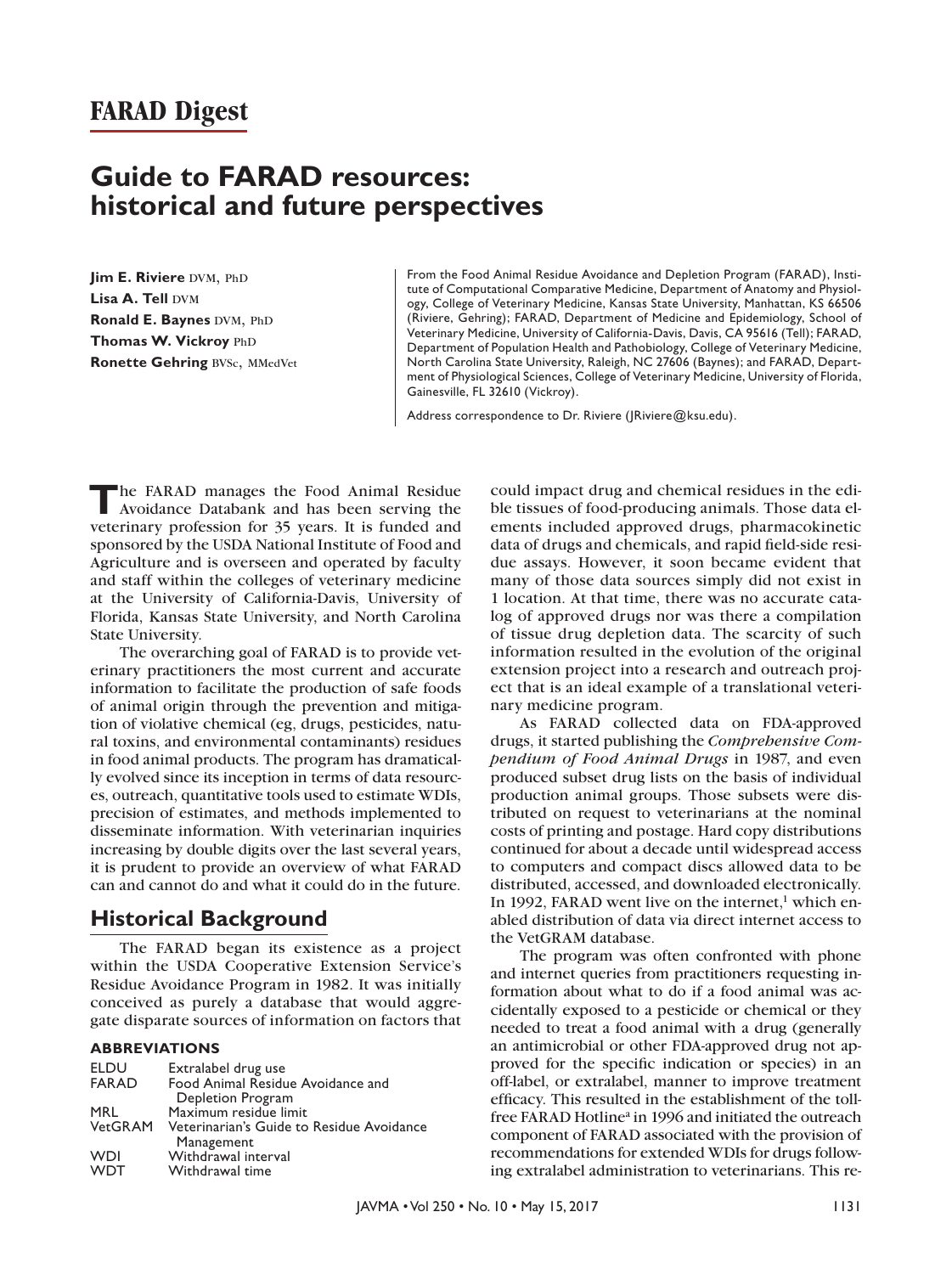quired both professional judgement and access to data from the public domain (eg, peer-reviewed literature, conference abstracts, regulatory documents) regarding the rate and extent of drug and chemical depletion in food animals. Exhaustive literature searches were undertaken, often involving journals unrelated to veterinary medicine including those in analytical chemistry or food safety, to retrieve and generate timeconcentration depletion rate data, which could then be analyzed with what we would now consider crude pharmacokinetic modeling techniques. Those efforts resulted in the publication of a series of handbooks of comparative pharmacokinetics and residues for veterinary antimicrobials, $2$  therapeutic drugs, $3$  and pesticides and environmental contaminates, $4$  and finally a compiled version of all drug data from FARAD's extensive pharmacokinetic database available at that time.<sup>5</sup>

Those initial thrusts of gathering, compiling, and organizing data; refining mathematical modeling techniques; and providing outreach to veterinarians continued over the years and shaped how FARAD looks and operates today. Over time, dramatic increases in available data and users and advances in information technology have changed how FARAD gathers, analyzes, and distributes data. Additionally, the number of queries submitted to FARAD increased substantially after the US Congress passed the AMDUCA of 1994,<sup>6</sup> which made it legal for veterinarians to use drugs in an extralabel manner. Subsequently, the US Congress permanently authorized FARAD, albeit without permanent funding, in 1998 **(Figure 1)**. 7

### **The Science Behind Estimating Extended Withdrawal Periods**

#### **Current FDA guidance**

The fundamental, and what some might consider sole, mission of FARAD is to ensure that edible products from food-producing animals do not contain violative chemical or drug residues. For approved drugs, that endpoint is determined by WDTs established by regulatory agencies. In the United States, the WDT is defined as the time required after administration or exposure for a drug or chemical to deplete from the body of an animal to a concentration less than the legally established tolerance, which is the drug or chemical concentration that the FDA deems safe for human consumption. In regulatory jurisdictions other than the United States, the drug or chemical concentration that an FDA-equivalent regulatory agency considers safe for human consumption is typically referred to as the MRL. Often, the MRL for a specific drug or chemical is not the same as the tolerance established by the FDA.8 In contrast to other pharmacological endpoints, the tolerance is a fixed number with variability related only to errors in the analytical method of detection used or actual time the sample was collected. The WDT must be valid for all types of animals that might be potentially treated with an approved drug; however, in the United States, the WDT is experimentally determined during the FDA drug-approval process and typically involves a small number (3 to 5) of healthy animals, which does not accurately reflect an individual animal within the population. Therefore, statistical inference must be used to calculate the WDT. Mathematically, the WDT is the point following administration of the labeled dosage of a drug after which there is 95% confidence that 99% of treated animals in the population will have tissue residues less than the tolerance for that drug **(Figure 2)**. 9 When a drug is administered in an extralabel manner, FARAD uses published scientific data and the established WDT to estimate an extended withdrawal period, or WDI. A rough guide relating tissue half-life to WDI is that a half-life multiplier of approximately 3 to 5 will estimate this population interval, although this can be very drug dependent.<sup>10</sup>

A common misconception is that the WDT for an approved drug relates to when the majority (> 50%) of that drug has been eliminated from the body. However, from a regulatory perspective, the WDT is the point in time after drug administration when tissue concentrations of that drug deplete to the tolerance. Because the tolerance is calculated on the basis of the amount of drug that is considered safe for human consumption independent of the disposition of that drug in the target species, the WDT does not indicate anything about the amount of drug remaining in a treated animal nor whether the pharmacokinetic processes have reached a steady state. It simply represents the best estimate of the time after drug administration when the tissues of treated animals are safe for human consumption. In fact, some drugs have a WDT of 0 hours. For milk and eggs, the WDT represents the duration after drug administration that milk or eggs must be discarded and not used for human consumption.

Estimation of an appropriate withdrawal period following administration of a drug or chemical to a food-producing animal involves 3 primary components: the dose of a drug or extent of exposure (amount, route, and duration) to a chemical, the duration required for the drug or chemical to be eliminated from the animal, and target tissue tolerance. It is generally assumed that when an approved drug is administered in accordance with the label, adherence to the labeled WDT will be sufficient to avoid violative tissue (or milk or egg) residues. In the vast majority of cases, that appears to be true unless disease processes or drug-drug interactions either prolong the elimination or alter the metabolic profile of a drug (eg, research<sup>11-13</sup> indicates administration of flunixin to dairy cows with severe mastitis can result in violative tissue and milk residues at the WDT). It is important to note that during the FDA drug-approval process, WDTs are determined on the basis of drug metabolism in healthy animals; however, drugs are generally administered to sick animals, and disease can alter and impair drug disposition and metabolism. For drugs that undergo extensive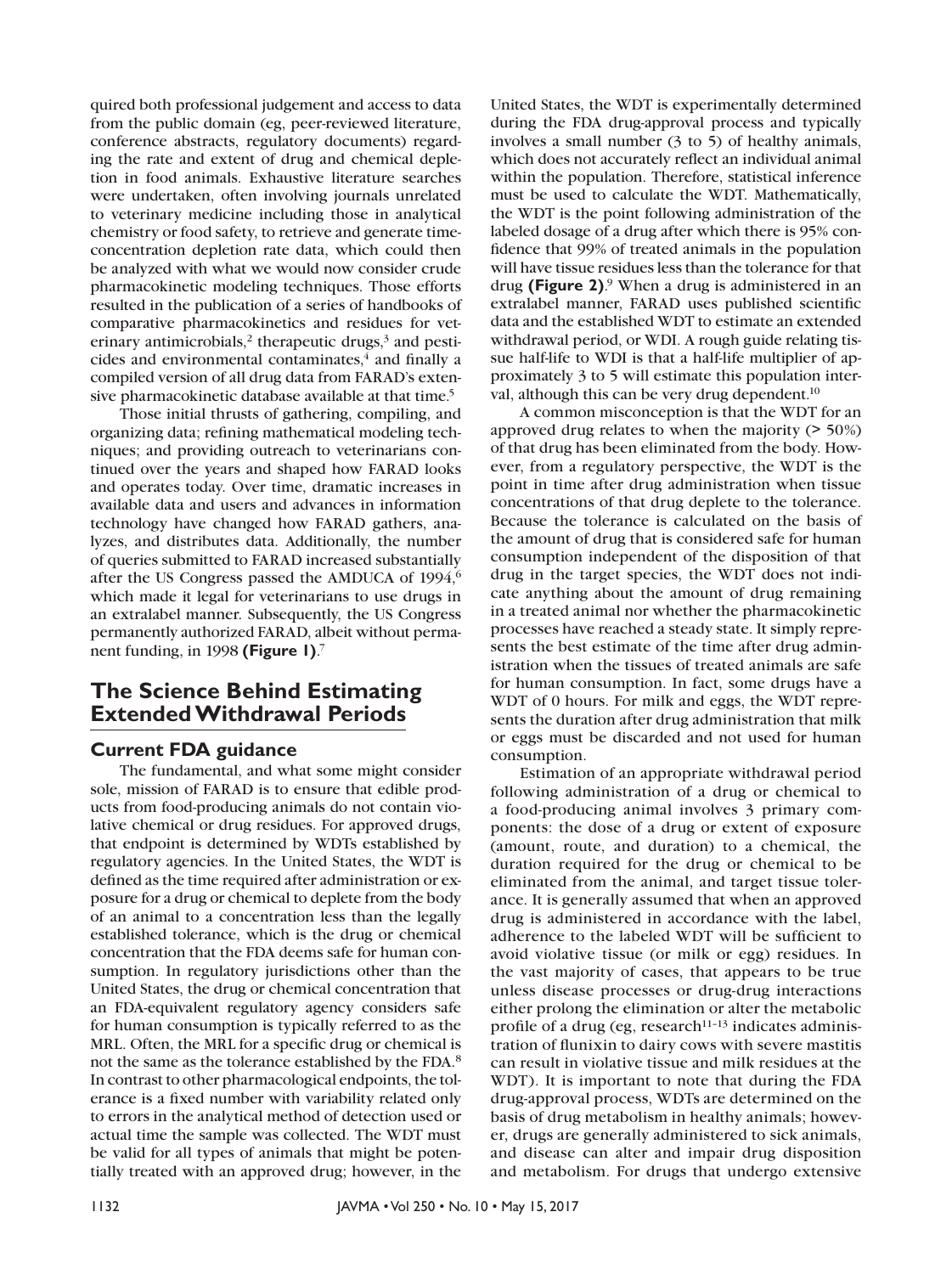## SEC. 604. FOOD ANIMAL RESIDUE AVOIDANCE DATABASE PROGRAM.

 $(a)$ CONTINUATION OF PROGRAM. - The Secretary of Agriculture shall continue operation of the Food Animal Residue Avoidance Database Program (referred to in this section as the "FARAD program") through contracts, grants, or cooperative agreements with appropriate colleges or universities.

- $(b)$ ACTIVITIES. - In carrying out the FARAD program, the Secretary shall -
	- (1) provide livestock producers, extension specialists, scientists, and veterinarians with information to prevent drug, pesticide, and environmental contaminant residues in food animal products;
	- (2) maintain up-to-date information concerning  $-$ 
		- (A) withdrawal times in FDA-approved food animal drugs and appropriate withdrawal intervals for drugs used in food animals in the United States, as established under section 512(a) of the Federal Food, Drug, and Cosmetic Act (21 U.S.C. 360b(a));
		- (B) official tolerances for drugs and pesticides in tissues, eggs, and milk:
		- (C) descriptions and sensitivities of rapid screening test for detecting residues in tissues, eggs, milk; and
		- (D) data on the distribution and fate of chemicals in food animals;
	- (3) publish periodically a compilation of food animal drugs approved by the Food and Drug Administration;
	- (4) make information on food animal drugs available to the public through handbooks and other literature, computer software, a telephone hotline, and the Internet:
	- (5) furnish producer quality-assurance programs with up-to-date data on approved drugs;
	- (6) maintain a comprehensive and up-to-date, residue avoidance database;
	- (7) provide professional advice for determining the withdrawal times necessary for food safety in the use of drugs in food animals; and
	- (8) engage in other activities designed to promote food safety.

 $(c)$ CONTRACT, GRANTS, AND COOPERATIVE AGREEMENTS. - The Secretary shall offer to enter into a contract, grant, or cooperative agreement with 1 or more appropriate colleges and universities to operate the FARAD program. The term of the contract, grant, or cooperative agreement shall be 3 years, with options to extend the term of the contract triennially.

 $(d)$ INDIRECT COSTS. - Federal funds provided to the Secretary under a contract, grant, or cooperative agreement under this section shall be subject to reduction for indirect costs of the recipient of the funds in an amount not to exceed 19 percent of the total Federal funds provided under the contract, grant, or cooperative agreement.

#### **Figure 1—Copy of the US congressional authorization for FARAD.<sup>7</sup>**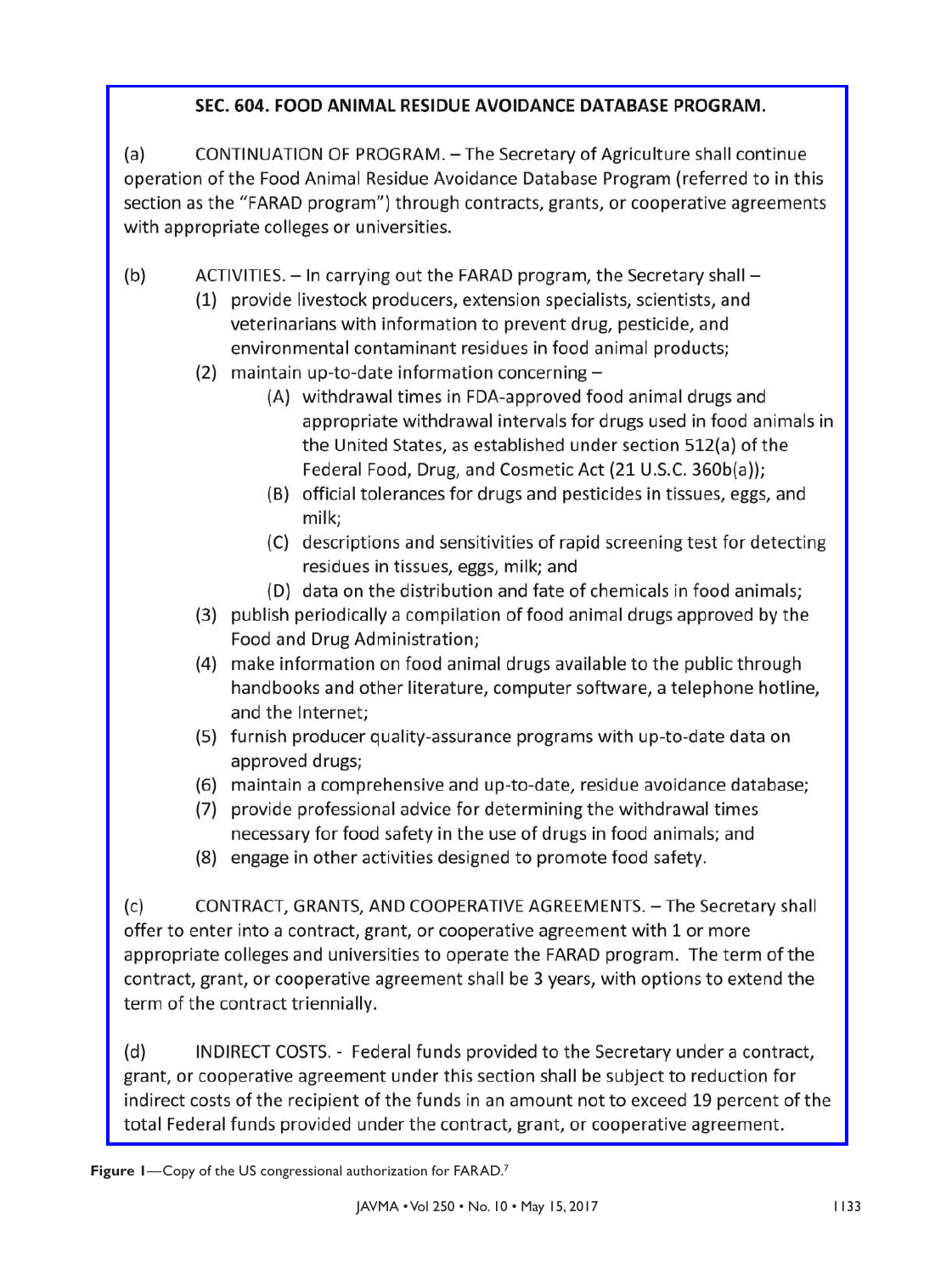

**Figure 2**—Graphical illustrations of the relationship between mean tissue decay of a drug or chemical residue and the WDT established by a regulatory agency such as the FDA (A) and the effect that doubling the dose or tissue half-life of a drug or chemical has on the WDT for a fixed tolerance (B). In panel A, the solid straight line represents the tissue concentration of a drug over time after administration, and the curved solid lines on either side of it represent the 95% confidence interval for the tissue drug concentration for 99% of the reference population. The horizontal dashed line represents the tolerance for that drug, and the vertical dashed line represents the WDT. Notice that the WDT is the point in time when the upper limit of the 95% confidence interval intersects with the tolerance. In panel B, the solid diagonal line represents the tissue concentration of a drug following administration of the labeled dosage, the solid horizontal line represents the tolerance, the vertical dashed line represents the WDT for the drug following administration of the labeled dosage, the dashed diagonal line that intersects the y axis at 20 ppm represents the tissue concentration of the drug following administration of twice the labeled dosage, and the dashed diagonal line that intersects the y axis at 10 ppm represents the tissue concentration of a drug when its tissue half-life is doubled. Notice that when the tissue halflife of the drug is doubled, the tissue drug concentration does not reach the tolerance until well after the labeled WDT. ppm = Parts per million.

metabolism, the established tolerance may not necessarily be for the parent (or unaltered) drug that was administered but instead may be for a marker residue (parent drug or metabolite), which reflects

the total tissue concentration of the drug (unmetabolized parent drug and its metabolites).<sup>14</sup>

#### **Estimation of WDIs following ELDU**

When a drug is administered to an approved species in an extralabel manner (eg, the drug is administered at a higher dose than that provided on the label), the established tolerances remain the same, and the issue becomes how long the withdrawal period must be extended to allow tissue residues to deplete to concentrations below the tolerance following administration of the higher-than-labeled dose. Conceptually, this is a straightforward problem, which can be answered by the application of basic pharmacokinetic principles. For example, if the dose administered was twice the labeled dose, then the withdrawal period should be extended by 1 tissue half-life, because after 1 halflife, the doubled dose will be equivalent to the labeled dose, assuming the drug in question follows nonsaturated linear pharmacokinetics. In many cases, an additional half-life will be adequately accommodated by the labeled WDT (Figure 2). However, when a drug is administered to an animal with a disease process that impairs drug elimination, the rate of drug depletion in tissues may be prolonged, and a WDI longer than the labeled WDT may be required for tissue drug concentrations to deplete below established tolerances.

To estimate the WDI for a drug after ELDU, FAR-AD uses information regarding the pharmacokinetics of that drug in the species and tissue of interest. Tolerances are established for multiple critical tissues (eg, liver, kidney, muscle, and fat), and the depletion time for a drug may vary among those tissues. Physiologic changes associated with disease, age, or other factors that impair drug metabolism and elimination can have a greater impact on the time required for tissue drug concentrations to deplete below established tolerances than slight errors in the dose administered, which are often compensated for by the method used to calculate the labeled WDT (Figure 2).

Estimation of the WDI following ELDU is fairly straightforward when the drug is administered to an approved species (eg, only the dose or duration is altered) because information regarding the drug's disposition in that species generated for the FDA approval process is available, which allows for simple extrapolation strategies. However, more extensive pharmacokinetic data are required to estimate an appropriate WDI for a drug following administration to an unapproved species or by an unapproved route or when an unapproved drug is inadvertently used instead of an approved drug. In such instances, the primary approach involves the use of pharmacokinetic data obtained from published reports of drug or chemical concentrations in tissue over time after administration to determine tissue decay constants. It is important to note that those data represent the mean values for a small number of animals, and a discussion of how those data are used to estimate WDIs is beyond the scope of this digest but has been discussed elsewhere.<sup>15-17</sup> Early in FARAD's history,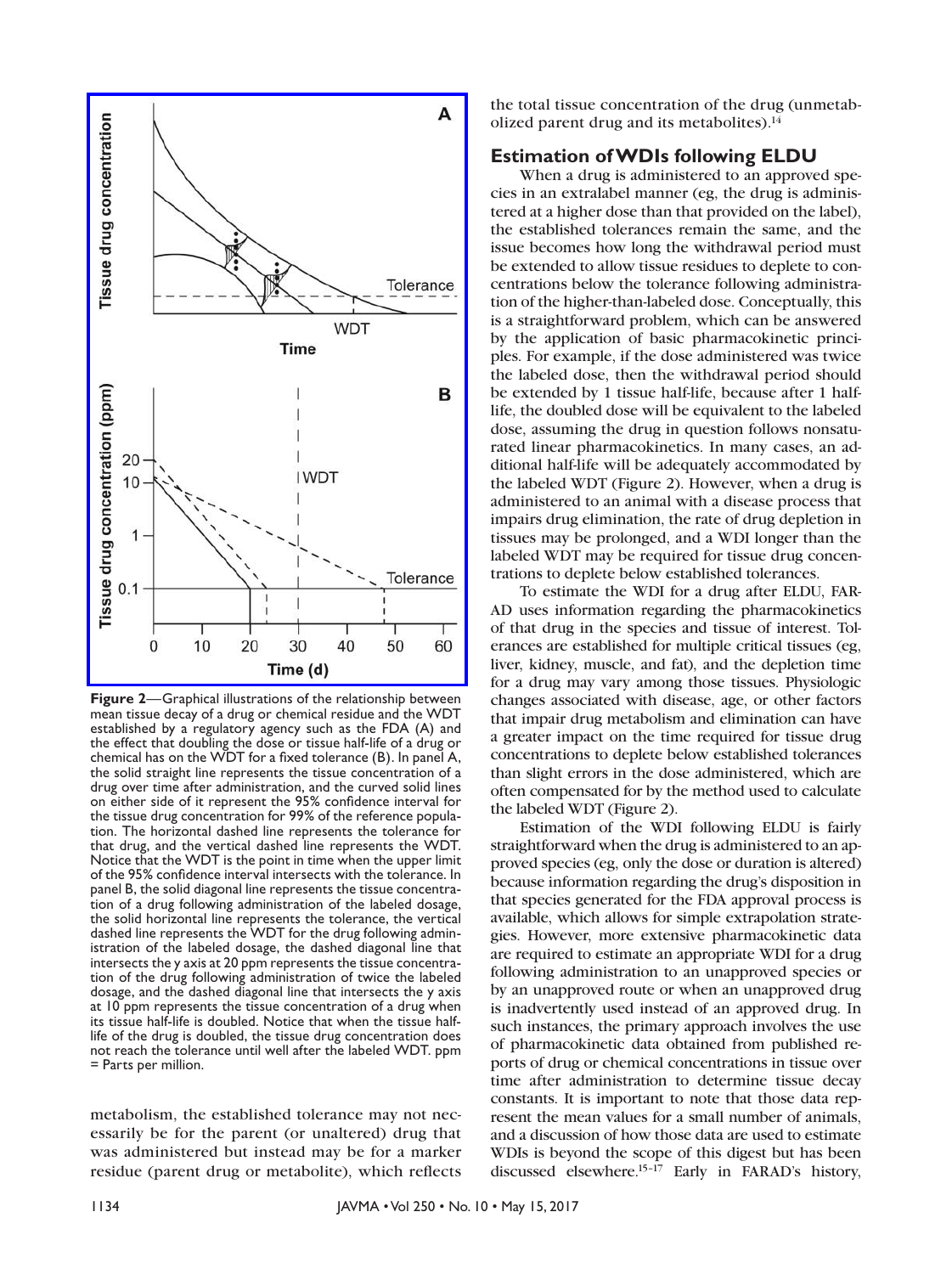pharmacokinetic models and computers were not sufficiently robust to allow complex calculations to be easily performed. As computer technology advanced, more complex pharmacokinetic modeling approaches were developed for human medicine.

#### **Application of pharmacokinetic methods to estimate WDIs**

A major research component of FARAD is the modification and adaptation of pharmacokinetic tools and models developed for human medicine to veterinary medicine, specifically for the purpose of residue avoidance. Those methods, which have proven invaluable to FARAD's mission, include mixed-effect (eg, population-based)<sup>18-20</sup> and physiologically based pharmacokinetic modeling.14,21–24 In addition, when interspecies extrapolations are attempted, FARAD conducts large meta-analyses across the entire FARAD pharmacokinetic database to identify drugs that are well behaved on allometric analyses to provide some rational basis for extrapolation of data across species.25,26 Well-behaved drugs are characterized primarily by firstorder linear pharmacokinetics and are not extensively metabolized, which enable reliable extrapolations (eg, the half-life multiplier method previously discussed). Thus, pharmacokinetic principles are central to the interpretation of tissue deposition data and estimation of WDIs; the stronger the data, the more confident the prediction.

#### **Tolerance versus MRL**

Another approach used to estimate WDIs is to investigate whether the drug is approved for use for a similar condition in another country. In such an instance, the properties of the drug formulation approved for use in another country must be compared with those of the drug used in the scenario in question, and differences between the tolerance and MRL as well as the assumptions about food consumption used to calculate the MRL must be assessed to estimate an appropriate WDI.17 Algorithms have been developed to convert the withdrawal period for drugs approved for use in foreign regulatory jurisdictions to a WDI that will be in compliance with US food safety guidelines<sup>8</sup>; however, obtaining updated data for foreign jurisdictions is an ongoing challenge. Those algorithms are particularly useful and fairly conservative from a food safety perspective when used to estimate WDIs for drugs administered to species (eg, sheep and goats) that are considered minor food-producing species in the United States but are major food-producing species in the foreign jurisdiction where the drug is approved. This is because human consumption of those animals is generally greater in the foreign jurisdiction, and the extent of that consumption is considered in the determination of the withdrawal period.

#### **Estimation of WDIs following contaminant exposure**

Use of toxicokinetic data is especially important and, in fact, is the only method available for estimation of WDIs after accidental exposure to a contaminant. Common contaminant exposures include routine accidents in which a pesticide is sprayed in an animal enclosure,

fire retardant is sprayed on catfish ponds, or a field is sprayed with an unapproved herbicide and then grazed soon after by livestock. Unique cases include treatment of backyard poultry, dioxin contamination of milk in Europe, exposure of pigs to diesel fuel after flooding caused by Hurricane Floyd in North Carolina, exposure of dairy cows in California to botulism resulting from the bailing of cats in hay, exposure of pigs to pet food contaminated with melamine, exposure of farm animals to chemical spills associated with oil fracking, and exposure of livestock to radionuclides following the Chernobyl and Fukushima Daiichi nuclear incidents. Those incidents and the approaches used to manage those exposures have been discussed in previous reviews.17,27–30 Those issues are also substantially more complex and may not be amenable to the estimation of appropriate WDIs that would allow exposed animals to enter the human food chain. Finally, FARAD recently developed a strategy for the estimation of appropriate WDIs that allow bulk milk (pooled milk from multiple cows generally from multiple operations) from tankers contaminated with violative drug residues that is unsuitable for human consumption to be repurposed and fed to calves instead of being discarded.<sup>31</sup>

### **Philosophy and Legal Issues Concerning ELDU and FARAD-Estimated WDIs**

It is important to clarify that a FARAD-estimated WDI for a drug or contaminant is exactly what it purports to be, an estimate based on the best available scientific data of the time required after extralabel administration of or exposure to a specific drug or chemical for tissue residues of that drug or chemical to decline to concentrations below the FDAestablished tolerance. The WDI is not equivalent to the WDT established following labeled use of FDA-approved drugs. The modus operandi of FARAD is to always be conservative; that is, to use available sound pharmacokinetic data to provide veterinarians with a WDI that covers the worst-case exposure and clearance scenarios for the exposed animal or animals. For example, if use of the half-life multiplier method previously discussed results in an estimated WDI of 10 days, but results of a more complete pharmacokinetic analysis suggest a WDI of 12 days, the FARAD-recommended WDI will be 12 days. When sufficient data are unavailable for estimation of a WDI, FARAD will suggest that the affected animals not be slaughtered for human consumption.

All estimated WDIs must balance concerns regarding legal drug use and food safety for human consumers as well as rational treatment to optimize the welfare of the diseased animal while minimizing the economic impact for the producer. In some cases, the recommended WDI following ELDU of a particular drug may be so long that it is not economically feasible for the producer to treat and maintain the diseased animal, and that animal might have to be diverted from the human food chain. Moreover, all FARAD-recommended WDIs are for 1-time exposure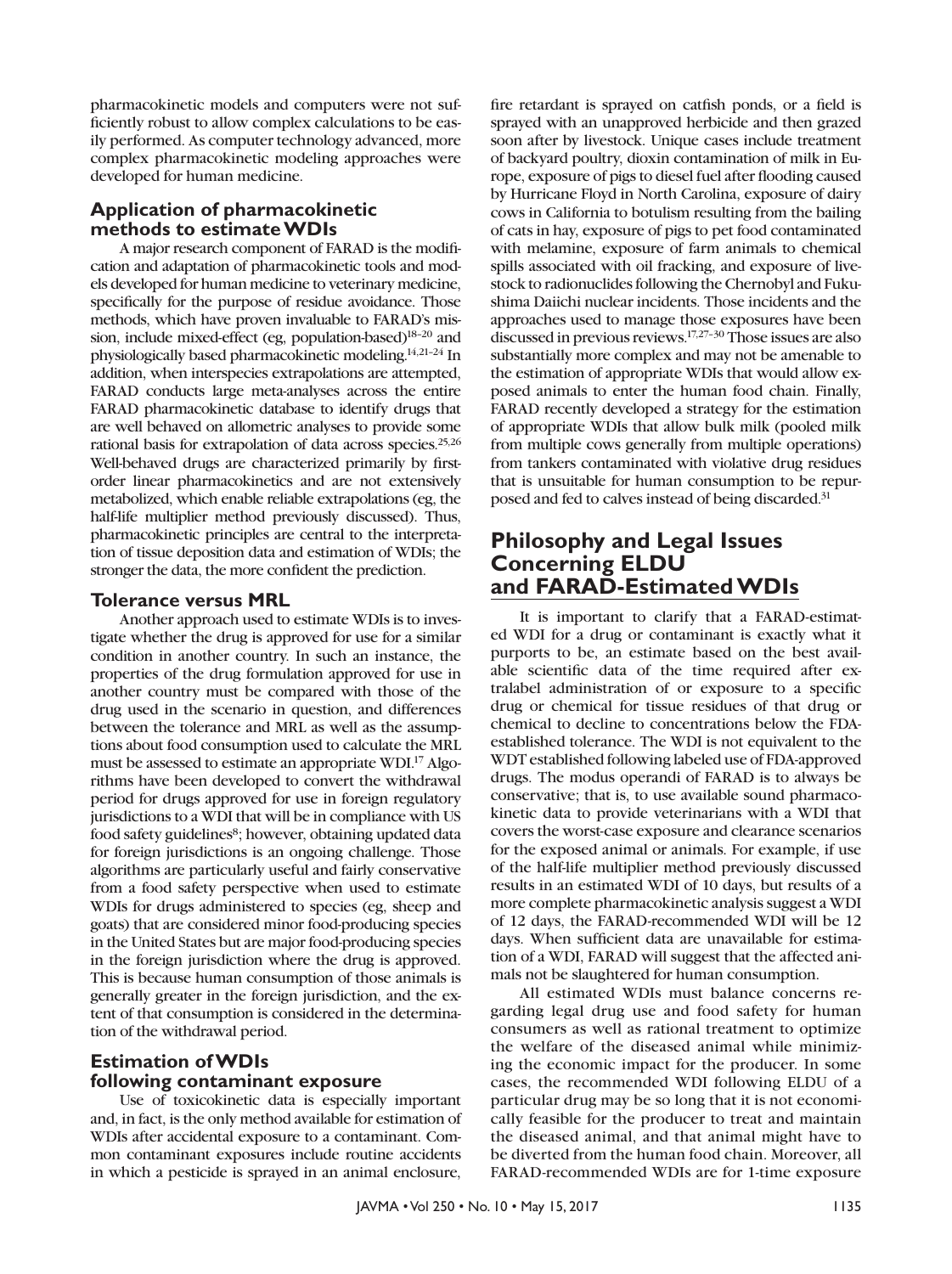to a contaminant or for extralabel use of a drug for effective treatment or to enhance animal welfare. For example, the labeled doses of some older antimicrobials (eg, penicillins) are no longer effective against today's bacterial pathogens, and use of the labeled dose only serves to promote antimicrobial resistance. Therefore, those antimicrobials must be administered in an extralabel manner and an extended WDI must be observed for treated animals.

Despite AMDUCA, ELDU can be confusing for veterinarians. Certain drugs are prohibited from use in food-producing animals, and FARAD will not provide a WDI for those drugs. The list of drugs currently prohibited from use in food-producing animals in the United States is available on the FARAD website.32 For some FDA-approved drugs, WDTs are not provided for certain production classes (eg, veal calves or lactating cows) of labeled species because the drug sponsor did not provide the data necessary to establish a WDT for that class of animal. When considering ELDU for a particular animal, it is crucial that veterinarians consider not only the WDI for the drug to be administered but also the intended purpose of the animal in question and proximity of products from that animal entering the human food chain. For example, ELDU might be acceptable for a calf intended for beef production that is not scheduled to be slaughtered for several months but not acceptable for a calf that is intended for veal production and scheduled to be slaughtered within days or weeks. Further information regarding the use of drugs in calves is available in another FARAD Digest.33 Also, some drugs might be acceptable for use in chickens being raised as broilers (intended for meat production) but not in chickens being raised as layers (intended for egg production). In some cases, animals are accidentally exposed to a drug as a result of a feed mill error instead of administration by or on the order of a veterinarian, and an estimated WDI is required for that specific situation. Finally, ELDU is prohibited for drugs administered in feed to major (eg, cattle, pigs, chickens, and turkeys) and minor (eg, goats and sheep) food-producing species; however, for minor species, a compliance policy guide exists that leaves regulatory action up to the discretion of the inspector. With the veterinary feed directive going into effect in January 2017, this system for providing some flexibility for minor species will need to be reviewed.

To be in compliance with AMDUCA, ELDU requires a valid veterinary-client-patient relationship and is limited to a specific scenario. When FARAD believes a consensus has been achieved, we publish our recommendations in FARAD Digests in the *JAVMA*. However, our recommended WDIs are dynamic and may change as new data becomes available or tolerances and regulations change, and FARAD actively updates published Digests online,<sup>34</sup> something that is not possible with static print publications. Because of the dynamic nature and complexity of determining WDIs, FARAD has always been resistant to publishing hard-copy blanket lists of estimated WDIs.

### **FARAD Outreach**

The primary mechanism for FARAD outreach is via its website.<sup>1</sup> This website is the portal through which estimated WDIs for various drugs can be requested and approved WDTs for all drugs approved for use by the FDA in food-producing species in the United States can be accessed through the VetGRAM database. In its current configuration, VetGRAM allows users to conduct individualized searches on the basis of multiple search variables including a product's trade name or active ingredient, species use or production class, route of administration, drug classification, or new animal drug approval (NADA) number. Information within the resulting search engine report table can be sorted and organized according to species, active ingredient, route of administration, or other user-selected variables. Additional links provide immediate access to additional information about all listed products, including available formulations, approved species, approved indications for use, dosing instructions, warnings or restrictions, and approved regulatory tolerances for the drug or marker residues in different food products. Because regulatory WDTs are predicated on specific conditions of drug use (eg, dose, duration, and route), it is vital that all relevant information be provided to users. The information within VetGRAM is constantly updated and is also available as Apple iPhone and Android smart phone apps. Additionally, FARAD maintains contact with veterinarians via both Facebook and Twitter.

The primary publication outlet is the FARAD Digest feature in the *JAVMA*, of which 25 have been published to date.13,16,27,30,33,35–54 Originally, those Digests did not undergo peer review because they were simply a vehicle to explain to veterinarians the rationale behind FARAD's estimation of WDIs and a mechanism to communicate general principles of residue avoidance. Current publication policies of *JAVMA* now require Digests to undergo peer review, which has resulted in clarification of some topics. All published FARAD Digests are available through the FAR-AD website<sup>34</sup> where they are updated as necessary. In addition, FARAD has published pharmacokinetic data compilations in handbook form $2-5$  as well as numerous research publications derived from original work, some of which have been previously cited in this Digest. Scientists associated with FARAD frequently attend regional, national, and international meetings to provide information on drug residue avoidance and present our approach and the most current methods that are being used to estimate safe WDIs.

People can contact FARAD by use of a toll-free telephone number.<sup>a</sup> Calls to that number are answered on an alternating basis by professionals at the University of California-Davis, Kansas State University, and North Carolina State University. In fact, answering telephone queries to the FARAD has been part of the training for many veterinary clinical pharmacology residents. Historically, telephone queries were the primary mechanism by which veterinarians could acquire spe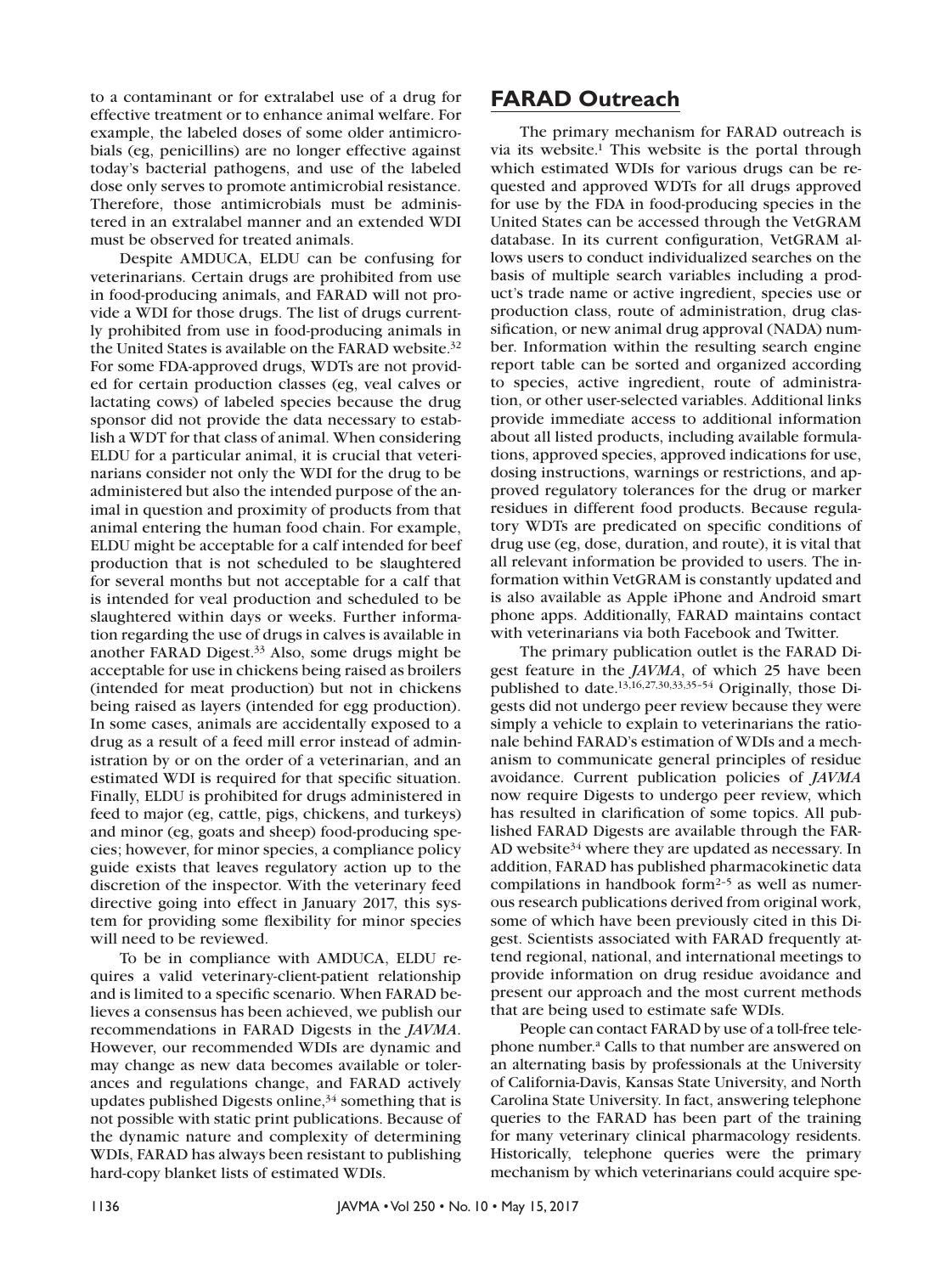cific advice on drug or chemical residues; however, the current preferred mechanism is the FARAD online request system<sup>55</sup> because it allows collection of veterinarian contact information and specifics of the case being treated. Online queries are answered by the FARAD responders on call, and challenging cases are assessed by all FARAD regions for scientific input. Internal FARAD databases are also maintained, which provide responders with previous recommendations, useful tools, and access to other data sources.

The FARAD website<sup>1</sup> also provides a number of additional useful tools and links for management of drug and chemical residues including the following:

- A complete list of scientific literature screened by FARAD as useful sources of information regarding drug and chemical depletion.
- A calculator for determining the calendar date when a WDT or WDI is complete.
- Formula for calculations and conversions for drugs, forage, feed, and water consumption.
- A number of educational presentations on drug use in food animals including new reviews focused on specific production classes.
- A full and updated list of regulations that affect drug use in food-producing animals.
- Species pages that provide practical information regarding on-label and ELDU.

### **Future FARAD Directions**

The FARAD has grown primarily in response to pressure from 2 sources, residue issues encountered while responding to queries and scientific progress, primarily in the areas of analytical chemistry, pharmacometric modeling approaches, and information technology. As analytical detection methods for residues improve and tissue tolerances are lowered, recommendations often have to be amended, and the data reanalyzed taking into consideration either new endpoints or data. However, some information technology advances do not immediately advance the program, but rather are changes in software dictated by constantly evolving computer operating systems. We have learned that substantial energy is required to remain stationary and even more is necessary to move forward and ensure that our recommendations are based on current scientific data and assessment.

Since the inception of FARAD, we have made a constant effort to automate as much of the process as possible, creating databases that easily link separate elements. With the rapid advancements in data analytics and raw computing power, this will continue to move forward. At some point, we envision that requests will be automatically processed and WDIs selected by use of a computer by committee or ensemble estimates, where independent simulations are conducted and all results presented, much like the multiple hurricane plots used to predict storm tracks. In the case of residues, the situation is simpler because we are trying to estimate a single point (the tolerance), and the goal is not consensus but rather the worst-case scenario (ie, the longest WDI to ensure food safety given the uncertain data).

Currently, FARAD is in the process of developing a system that will allow us to assess field samples to validate our estimated WDIs. In the past, we have done this by conducting research studies on our own. This area of validation and confirmation will continue to be pursued.

The final area we are trying to develop is essentially a VetGRAM for global drug approvals (ie, the global FARAD program). There are 2 primary motivations for pursuing this endeavor. The first, as mentioned earlier, is to use foreign drug approvals as the basis for calculating a WDI for ELDU in the United States. In many instances, drug use patterns in a foreign jurisdiction may match, or be consistent with, a minor drug use scenario in the United States. The comparison must then take into account the product, formulation, route of administration, dosage, and MRL relative to the US tolerance. The second motivation is to offer guidance to US producers, who export livestock products to foreign regulatory jurisdictions. It is possible that drugs approved by the FDA for use in food-producing species in the United States may have WDTs that are appropriate for avoiding violative residues given the US tolerance but not the MRL or lower analytical detection limit for the foreign regulatory jurisdiction (eg, US tolerance > MRL or lower analytical detection limit). Such data are not currently available in a digital or easily accessible and updated format that allows direct comparisons and analyses to be made.

In conclusion, FARAD is designed to provide veterinarians an information resource regarding the effective use of veterinary drugs in food-producing animals in a manner that will not result in violative drug residues in animal products that enter the human food chain. Many drug approvals (and thus the drug label) are static despite the fact that the WDT was determined on the basis of drug metabolism and elimination in healthy animals and subsequent data indicate that disease may impair drug disposition and elimination in treated animals. Thus, veterinarians may need to recommend extended withdrawal periods for drugs administered to diseased animals, even when those drugs are administered in accordance with the label. Also, the sensitivity of target organisms to specific antimicrobials continuously changes; therefore, veterinarians may have to resort to ELDU of some antimicrobials for effective treatment, which will require an extended WDI. Similar scenarios exist for drug use in minor species, contaminant exposures, or US producers who export livestock products to foreign regulatory jurisdictions. These scenarios are unlikely to change in the foreseeable future, and FARAD will continue to strive to improve its precision in estimating WDIs and provide timely responses to veterinarians' requests for information.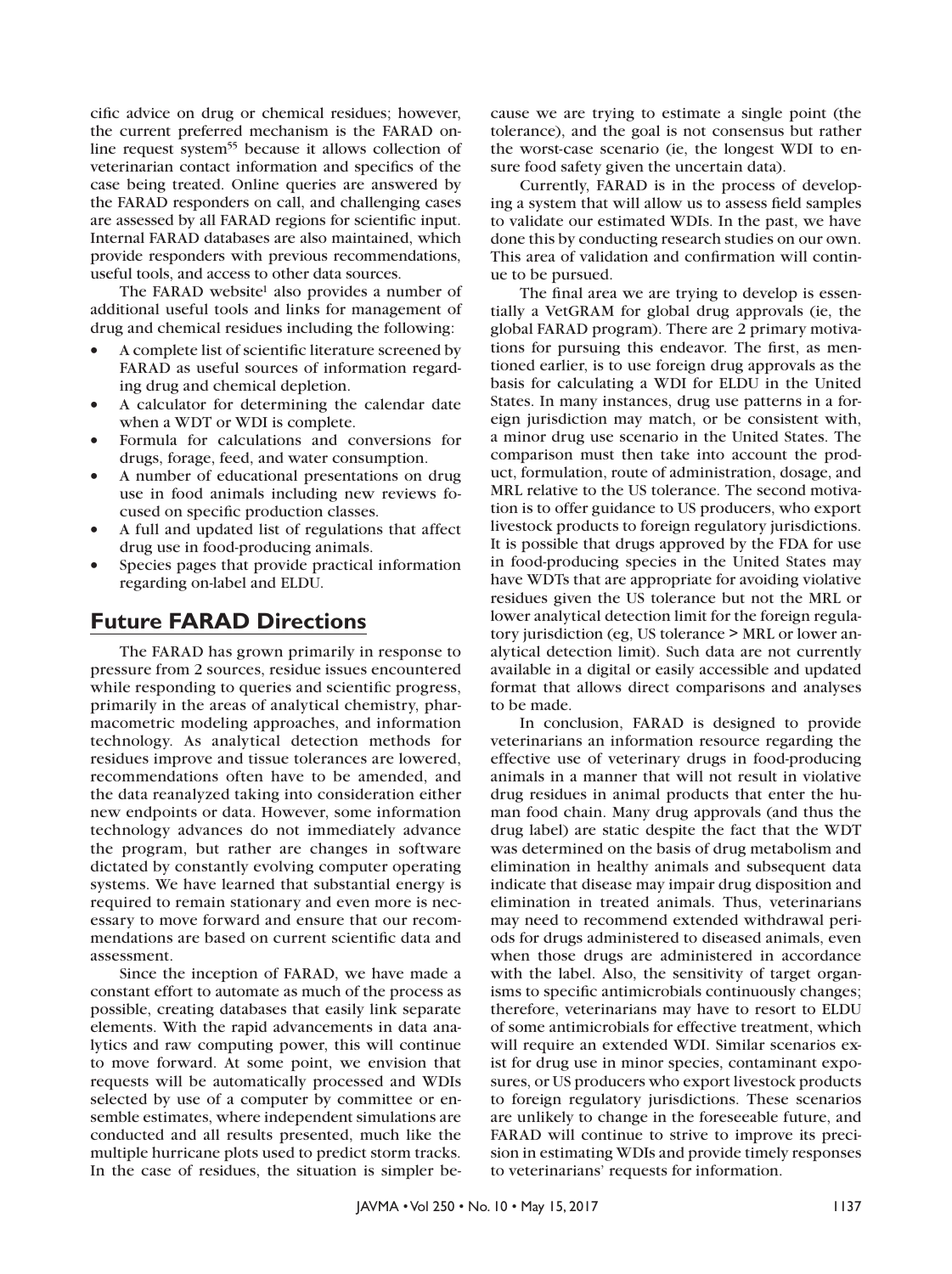## **Acknowledgments**

Supported by USDA/NIFA grants for the Food Animal Residue Avoidance and Depletion program.

The authors thank Dr. Gary Sherman, USDA National Institute of Food and Agriculture program officer, for advice and guidance.

## **Footnotes**

a. FARAD Hotline, 1-888-USFARAD (1-888-873-2723).

## **References**

- 1. Food Animal Residue Avoidance Databank. Available at: www.farad.org. Accessed Dec 28, 2016.
- 2. Riviere JE, Craigmill AL, Sundlof SF. *CRC handbook of comparative pharmacokinetics and residues of veterinary antimicrobials*. Boca Raton, Fla: CRC Press Inc, 1991.
- 3. Craigmill AL, Sundlof SF, Riviere JE. *Handbook of comparative pharmacokinetics and residues of veterinary therapeutic drugs*. Boca Raton, Fla: CRC Press Inc, 1994.
- 4. Sundlof SF, Riviere JE, Craigmill AL. *Handbook of comparative veterinary pharmacokinetics and residues of pesticides and environmental contaminants*. Boca Raton, Fla: CRC Press Inc, 1995.
- 5. Craigmill AL, Riviere JE, Webb AI. *Tabulation of FARAD comparative and veterinary pharmacokinetic data*. Ames, Iowa: Blackwell Publishing, 2006.
- 6. Animal Medicinal Drug Use Clarification Act of 1994. 21 USC § 301.
- 7. Food Animal Residue Avoidance Database program. 7 USC § 7642.
- 8. Baynes RE, Martin-Jiménez T, Craigmill AL, et al. Estimating provisional acceptable residues for extralabel drug use in livestock. *[Regul Toxicol Pharmacol](http://avmajournals.avma.org/action/showLinks?doi=10.2460%2Fjavma.250.10.1131&pmid=10388614&crossref=10.1006%2Frtph.1999.1302&citationId=p_16)* 1999;29:287–299.
- 9. FDA. *Guidance for industry #3. General principles for evaluating the human food safety of new animal drugs used in food-producing animals (Draft revised guidance)*. July 2016. Available at: www.fda.gov/downloads/Animal Veterinary/GuidanceComplianceEnforcement/Guidance forIndusGui/ucm052180.pdf. Accessed Dec 22, 2016.
- 10. Gehring R, Baynes RE, Craigmill AL, et al. Feasibility of using half-life multipliers to estimate extended withdrawal intervals following the extralabel use of drugs in food producing animals. *[J Food Prot](http://avmajournals.avma.org/action/showLinks?doi=10.2460%2Fjavma.250.10.1131&pmid=15035373&crossref=10.4315%2F0362-028X-67.3.555&citationId=p_20)* 2004;67:555–560.
- 11. Kissell LW, Leavens TL, Baynes RE, et al. Comparison of flunixin pharmacokinetics and milk elimination in healthy cows and cows with mastitis. *[J Am Vet Med Assoc](http://avmajournals.avma.org/action/showLinks?doi=10.2460%2Fjavma.250.10.1131&system=10.2460%2Fjavma.246.1.118&citationId=p_22)* 2015;246:118– 125.
- 12. Smith DJ, Shelver WL, Baynes RE, et al. Excretory, secretory and tissue residues after label and extra-label administration of flunixin meglumine to saline or lipopolysaccharideexposed dairy cows. *[J Agric Food Chem](http://avmajournals.avma.org/action/showLinks?doi=10.2460%2Fjavma.250.10.1131&pmid=25950946&crossref=10.1021%2Facs.jafc.5b01509&citationId=p_24)* 2015;63:4893–4901.
- 13. Sidhu PK, Gehring R, Mzyk DA, et al. Avoiding violative flunixin meglumine residues in cattle and swine. *[J Am Vet Med](http://avmajournals.avma.org/action/showLinks?doi=10.2460%2Fjavma.250.10.1131&system=10.2460%2Fjavma.250.2.182&citationId=p_26)  [Assoc](http://avmajournals.avma.org/action/showLinks?doi=10.2460%2Fjavma.250.10.1131&system=10.2460%2Fjavma.250.2.182&citationId=p_26)* 2017;250:182–189.
- 14. Lin Z, Vahl CI, Riviere JE. Human food safety implications of variation in food animal drug metabolism. *[Sci Rep](http://avmajournals.avma.org/action/showLinks?doi=10.2460%2Fjavma.250.10.1131&pmid=27302389&crossref=10.1038%2Fsrep27907&citationId=p_28)* 2016;6:27907.
- 15. Riviere JE. Pharmacologic principles of residue avoidance for veterinary practitioners. *[J Am Vet Med Assoc](http://avmajournals.avma.org/action/showLinks?doi=10.2460%2Fjavma.250.10.1131&pmid=2026526&citationId=p_30)* 1991;198:809– 816.
- 16. Riviere JE, Webb AI, Craigmill AL. Primer on estimating withdrawal times after extralabel drug use. *[J Am Vet Med](http://avmajournals.avma.org/action/showLinks?doi=10.2460%2Fjavma.250.10.1131&pmid=9776991&citationId=p_32)  [Assoc](http://avmajournals.avma.org/action/showLinks?doi=10.2460%2Fjavma.250.10.1131&pmid=9776991&citationId=p_32)* 1998;213:966–968.
- 17. Baynes RE, Riviere JE. *Strategies for reducing drug and chemical residues in food animals: international approaches to residue avoidance, management and testing*. New York: Wiley, 2014.
- 18. Martín-Jiménez T, Riviere JE. Population pharmacokinetics in veterinary medicine: potential uses for therapeutic drug monitoring and prediction of tissue residues. *[J Vet Pharma](http://avmajournals.avma.org/action/showLinks?doi=10.2460%2Fjavma.250.10.1131&pmid=9673958&crossref=10.1046%2Fj.1365-2885.1998.00121.x&citationId=p_36)[col Ther](http://avmajournals.avma.org/action/showLinks?doi=10.2460%2Fjavma.250.10.1131&pmid=9673958&crossref=10.1046%2Fj.1365-2885.1998.00121.x&citationId=p_36)* 1998;21:167–189.
- 19. Wu H, Baynes RE, Tell LA, et al. Prediction of flunixin tissue residue concentrations in livers from diseased cattle. *[Food](http://avmajournals.avma.org/action/showLinks?doi=10.2460%2Fjavma.250.10.1131&pmid=24416775&crossref=10.1016%2Fj.fct.2013.10.018&citationId=p_38)  [Chem Toxicol](http://avmajournals.avma.org/action/showLinks?doi=10.2460%2Fjavma.250.10.1131&pmid=24416775&crossref=10.1016%2Fj.fct.2013.10.018&citationId=p_38)* 2013;62:876–879.
- 20. Li M, Gehring R, Tell L, et al. Interspecies mixed effect pharmacokinetic modeling of penicillin G in cattle and swine. *[Antimicrob Agents Chemother](http://avmajournals.avma.org/action/showLinks?doi=10.2460%2Fjavma.250.10.1131&pmid=24867969&crossref=10.1128%2FAAC.02806-14&citationId=p_40)* 2014;58:4495–4503.
- 21. Buur JL, Baynes RE, Craigmill AL, et al. Development of a physiologic-based pharmacokinetic model for estimating sulfamethazine concentrations in swine and application to prediction of violative residues in edible tissues. *[Am J Vet Res](http://avmajournals.avma.org/action/showLinks?doi=10.2460%2Fjavma.250.10.1131&system=10.2460%2Fajvr.2005.66.1686&citationId=p_42)* 2005;66:1686–1693.
- 22. Buur JL, Baynes RE, Smith G, et al. Use of probabilistic modeling within a physiologically based pharmacokinetic model to predict sulfamethazine residue withdrawal times in edible tissues in swine. *[Antimicrob Agents Chemother](http://avmajournals.avma.org/action/showLinks?doi=10.2460%2Fjavma.250.10.1131&pmid=16801411&crossref=10.1128%2FAAC.01355-05&citationId=p_44)* 2006;50:2344–2351.
- 23. Leavens TL, Tell LA, Kissell LW, et al. Development of a physiologically based pharmacokinetic model for flunixin in cattle (*Bos taurus*). *[Food Addit Contam Part A Chem Anal](http://avmajournals.avma.org/action/showLinks?doi=10.2460%2Fjavma.250.10.1131&pmid=25082521&crossref=10.1080%2F19440049.2014.938363&citationId=p_46)  [Control Expo Risk Assess](http://avmajournals.avma.org/action/showLinks?doi=10.2460%2Fjavma.250.10.1131&pmid=25082521&crossref=10.1080%2F19440049.2014.938363&citationId=p_46)* 2014;31:1506–1521.
- 24. Lin Z, Gehring R, Mochel JP, et al. Mathematical modeling and simulation in animal health—part II: principles, methods, applications and value of physiologically based pharmacokinetic models in veterinary medicine and food safety assessment. *[J Vet Pharmacol Ther](http://avmajournals.avma.org/action/showLinks?doi=10.2460%2Fjavma.250.10.1131&pmid=27086878&crossref=10.1111%2Fjvp.12311&citationId=p_48)* 2016;39:421–438.
- 25. Riviere JE, Martin-Jiménez T, Sundlof SF, et al. Interspecies allometric analysis of the comparative pharmacokinetics of 44 drugs across veterinary and laboratory species. *[J Vet Phar](http://avmajournals.avma.org/action/showLinks?doi=10.2460%2Fjavma.250.10.1131&pmid=9430769&crossref=10.1046%2Fj.1365-2885.1997.00095.x&citationId=p_50)[macol Ther](http://avmajournals.avma.org/action/showLinks?doi=10.2460%2Fjavma.250.10.1131&pmid=9430769&crossref=10.1046%2Fj.1365-2885.1997.00095.x&citationId=p_50)* 1997;20:453–463.
- 26. Huang Q, Gehring R, Tell LA, et al. Interspecies allometric meta-analysis of the comparative pharmacokinetics of 85 drugs across veterinary and laboratory animal species. *[J Vet](http://avmajournals.avma.org/action/showLinks?doi=10.2460%2Fjavma.250.10.1131&pmid=25333341&crossref=10.1111%2Fjvp.12174&citationId=p_52)  [Pharmacol Ther](http://avmajournals.avma.org/action/showLinks?doi=10.2460%2Fjavma.250.10.1131&pmid=25333341&crossref=10.1111%2Fjvp.12174&citationId=p_52)* 2015;38:214–226.
- 27. Needham ML, Webb AL, Baynes RE, et al. Current update on drugs for game bird species. *[J Am Vet Med Assoc](http://avmajournals.avma.org/action/showLinks?doi=10.2460%2Fjavma.250.10.1131&system=10.2460%2Fjavma.231.10.1506&citationId=p_54)* 2007;231:1506–1508.
- 28. Buur JL, Baynes RE, Riviere JE. Estimating meat withdrawal times in pigs exposed to melamine contaminated feed using a physiologically based pharmacokinetic model. *[Regul Toxi](http://avmajournals.avma.org/action/showLinks?doi=10.2460%2Fjavma.250.10.1131&pmid=18572294&crossref=10.1016%2Fj.yrtph.2008.05.003&citationId=p_56)[col Pharmacol](http://avmajournals.avma.org/action/showLinks?doi=10.2460%2Fjavma.250.10.1131&pmid=18572294&crossref=10.1016%2Fj.yrtph.2008.05.003&citationId=p_56)* 2008;51:324–331.
- 29. Baynes RE, DeDonder K, Kissell L, et al. Health concerns and management of select veterinary drug residues. *[Food Chem](http://avmajournals.avma.org/action/showLinks?doi=10.2460%2Fjavma.250.10.1131&pmid=26751035&crossref=10.1016%2Fj.fct.2015.12.020&citationId=p_58)  [Toxicol](http://avmajournals.avma.org/action/showLinks?doi=10.2460%2Fjavma.250.10.1131&pmid=26751035&crossref=10.1016%2Fj.fct.2015.12.020&citationId=p_58)* 2016;88:112–122.
- 30. Marmulak T, Tell LA, Gehring R, et al. Egg residue considerations during the treatment of backyard poultry. *[J Am Vet](http://avmajournals.avma.org/action/showLinks?doi=10.2460%2Fjavma.250.10.1131&system=10.2460%2Fjavma.247.12.1388&citationId=p_60)  [Med Assoc](http://avmajournals.avma.org/action/showLinks?doi=10.2460%2Fjavma.250.10.1131&system=10.2460%2Fjavma.247.12.1388&citationId=p_60)* 2015;247:1388–1395.
- 31. DeDonder KD, Gehring R, Tell LA, et al. Protocol for diversion of confirmed positive bulk raw milk tankers to calf ranchers—a review of the pharmacokinetics of tetracyclines and sulfonamides in veal calves. *[Anim Health Res Rev](http://avmajournals.avma.org/action/showLinks?doi=10.2460%2Fjavma.250.10.1131&pmid=27534578&crossref=10.1017%2FS1466252316000098&citationId=p_62)* 2016;17:127–136.
- 32. Prohibited and restricted drugs in food animals. Available at: www.farad.org/eldu/prohibit.asp. Accessed Dec 28, 2016.
- 33. Mzyk D, Gehring R, Tell AL, et al. Considerations for extralabel drug use in calves. *J Am Vet Med Assoc* 2017;in press.
- 34. FARAD Digest list. Available at: www.farad.org/publications/ digests.asp. Accessed on Dec 29, 2016.
- 35. Damian P, Craigmill AL, Riviere JE. Breaking new ground. *J Am Vet Med Assoc* 1997;210:633–634.
- 36. Damian P, Craigmill AL, Riviere JE. Extralabel use of nonsteroidal anti-inflammatory drugs. *[J Am Vet Med Assoc](http://avmajournals.avma.org/action/showLinks?doi=10.2460%2Fjavma.250.10.1131&pmid=9333086&citationId=p_72)* 1997; 211:860–861.
- 37. Baynes RE, Craigmill AL, Riviere JE. Residue avoidance after topical application of veterinary drugs and parasiticides. *[J Am Vet Med Assoc](http://avmajournals.avma.org/action/showLinks?doi=10.2460%2Fjavma.250.10.1131&pmid=9143531&citationId=p_74)* 1997;210:1288–1289.
- 38. Baynes RE, Payne M, Martin-Jiménez T, et al. Extralabel use of ivermectin and moxidectin in food animals. *[J Am Vet Med](http://avmajournals.avma.org/action/showLinks?doi=10.2460%2Fjavma.250.10.1131&system=10.2460%2Fjavma.2000.217.668&citationId=p_76)  [Assoc](http://avmajournals.avma.org/action/showLinks?doi=10.2460%2Fjavma.250.10.1131&system=10.2460%2Fjavma.2000.217.668&citationId=p_76)* 2000;217:668–671.
- 39. Martin-Jiménez T, Craigmill AL, Riviere JE. Extralabel use of oxytetracycline. *[J Am Vet Med Assoc](http://avmajournals.avma.org/action/showLinks?doi=10.2460%2Fjavma.250.10.1131&pmid=9215409&citationId=p_78)* 1997;211:42–44.
- 40. Craigmill AL, Rangel-Lugo M, Damian P, et al. Extralabel use of tranquilizers and general anesthetics. *[J Am Vet Med Assoc](http://avmajournals.avma.org/action/showLinks?doi=10.2460%2Fjavma.250.10.1131&pmid=9262667&citationId=p_80)* 1997;211:302–304.